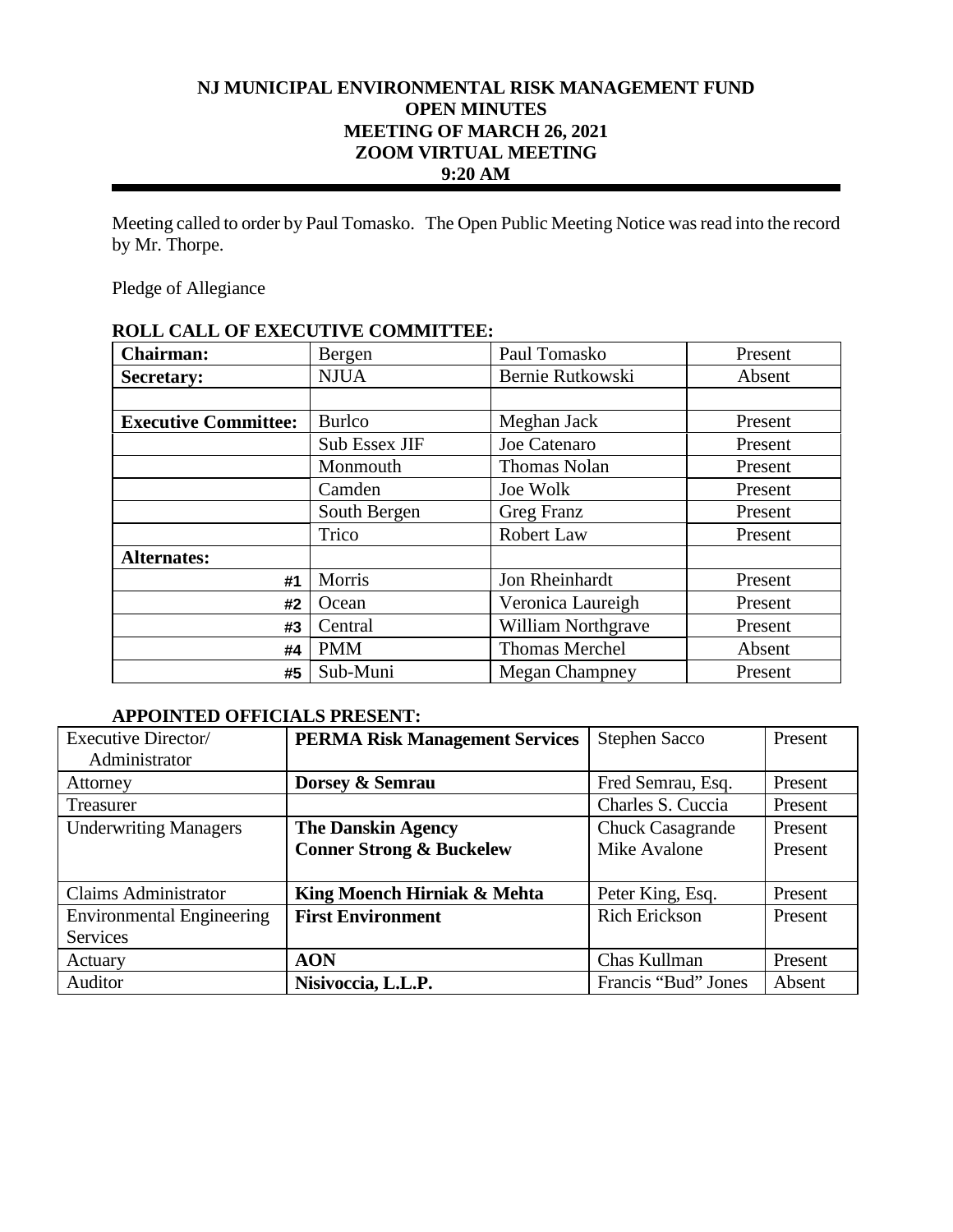## **OTHERS PRESENT:**

David Grubb, PERMA Joseph Hrubash, PERMA Cate Kiernan, PERMA Brad Stokes, PERMA Pauline Kontomanolis, PERMA Robyn Walcoff, PERMA Jason Thorpe, PERMA Sandra Cantwell, PERMA Michael Guarino, Morris JIF William Close, Morris JIF Don Sciolaro, Waldwick Jonathon Tavares, CS&B Paul Miola, AJ Gallagher Ezio Altamura, RMC Lindsay Travali, RMC Alison Kelly, RMC Paul Shives, J.A. Montgomery Russ Huntington, Esq., Huntington Bailey

## **APPROVAL OF MINUTES**: January 6, 2021

## **MOTION TO APPROVE OPEN MINUTES OF JANUARY 6, 2021**

| <b>MOTION:</b> | <b>Commissioner Rheinhardt</b> |
|----------------|--------------------------------|
| <b>SECOND:</b> | <b>Commissioner Laureigh</b>   |
| VOTE:          | <b>Unanimous</b>               |

### **CORRESPONDENCE**

None

## **TREASURER**

Mr. Cuccia presented his report, Resolution No. 14-21 confirming the February Bill List, and Resolution No. 15-21 approving the March Bill List as follows:

## *RESOLUTION* **14-21 - FEBRUARY BILL LIST**

| <b>FUND YEAR AMOUNT</b> |              |
|-------------------------|--------------|
| 2020                    | \$71,748.33  |
| 2021                    | \$62,483.95  |
| <b>Total</b>            | \$134,232.28 |

# **RESOLUTION 15-21 - MARCH BILL LIST**

| <b>FUND YEAR AMOUNT</b> |    |             |
|-------------------------|----|-------------|
| 2020                    | S. | 40.63       |
| 2021                    |    | \$65,363.58 |
| <b>Total</b>            |    | \$65,404.21 |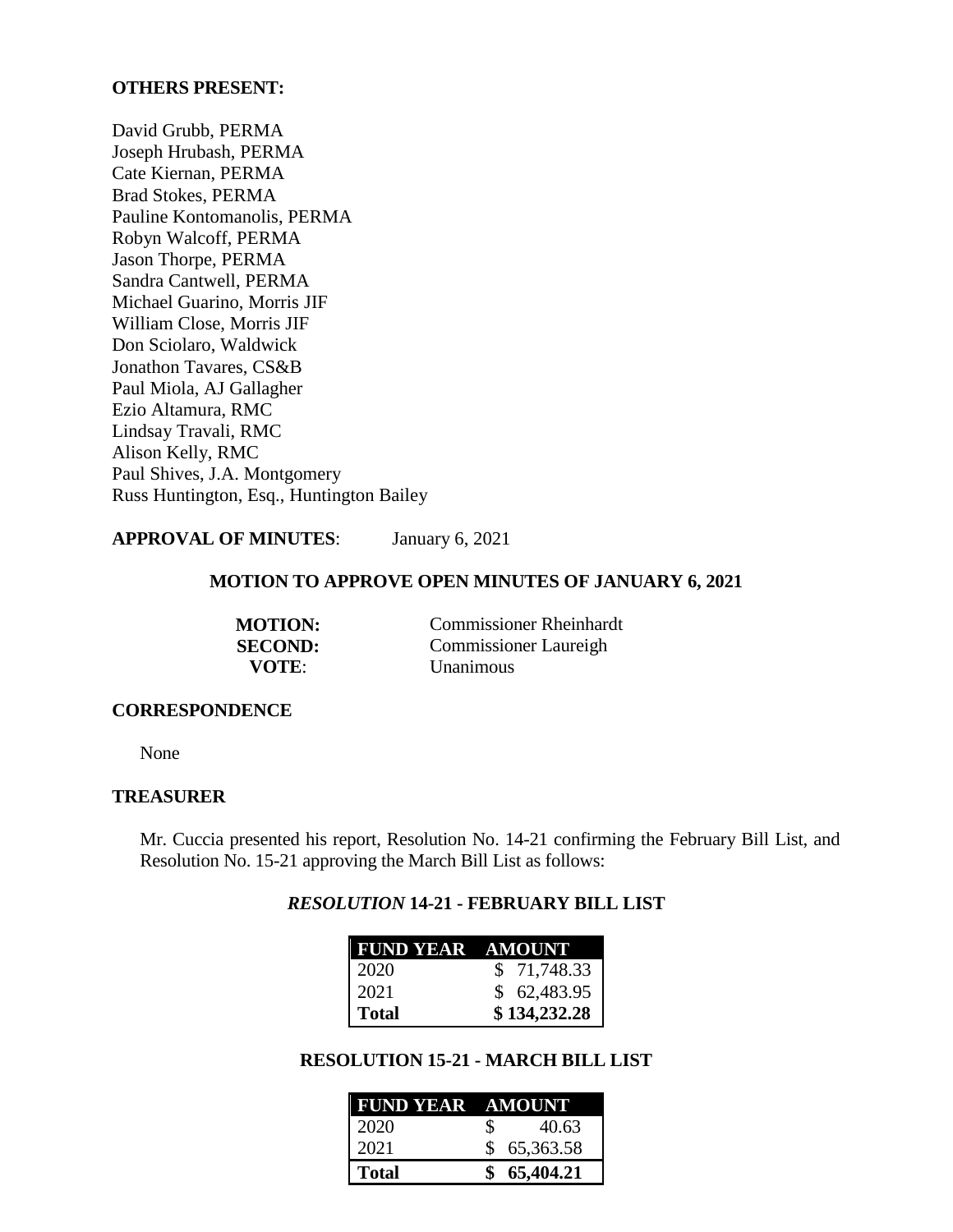| <b>MOTION:</b>         | <b>Commissioner Nolan</b>      |
|------------------------|--------------------------------|
| <b>SECOND:</b>         | <b>Commissioner Northgrave</b> |
| <b>ROLL CALL VOTE:</b> | <b>Unanimous</b>               |

## **EXECUTIVE DIRECTOR/ADMINISTRATOR:**

**REVISED 2021 BUDGET AND RELATED 2021 PROFESSIONAL FEE AMENDMENTS –** Mr. Sacco referred to the revised 2021 budget enclosed within the agenda packet. He reported that the revisions reflect the changes in membership to the local JIF's for 2021 as the E-JIF added 2 new members. Mr. Sacco advised that as a result of the additional members, the contract amounts for certain professionals should be amended. He then referred to Resolution #16-21 amending the 2021 fee amounts for certain Fund Professionals and Service Organizations enclosed within the agenda packet.

> **MOTION TO APPROVE THE REVISIONS TO THE 2021 BUDGET TO REFLECT THE CHANGES IN MEMBERSHIP AND PROFESSIONAL FEES AND TO ADOPT RESOLUTION # 16-21 AMENDING THE CONTRACTED AMOUNTS OF CERTAIN PROFESSIONALS AND SERVICE ORGANIZATIONS FOR FUND YEAR 2021.**

| <b>MOTION:</b>         | Chairman Tomasko          |
|------------------------|---------------------------|
| <b>SECOND:</b>         | <b>Commissioner Franz</b> |
| <b>ROLL CALL VOTE:</b> | <b>Unanimous</b>          |

**NEWARK BAY II LITIGATION –** Mr. Sacco reported that a Federal litigation has now been filed in regards to this case. He advised that the Third-Party Plaintiffs group filed a complaint against the Passaic Valley Sewerage Commission and the associated municipalities. Mr. Sacco further advised that the E-JIF will respond on behalf of their insureds, just as the Fund did in the State litigation. Mr. Sacco said letters have been sent to our insureds, and we are in the process of scheduling zoom call(s) with all involved. Mr. Semrau added that a presentation is being prepared for the zoom call with all members involved.

**STORMWATER TRAINING VIDEOS –** Mr. Sacco reported that as previously discussed, the Coverage Committee is recommending that the E-JIF remake the stormwater training videos. He advised that the Environmental Engineer and Fund QPA finalized the specifications for the videographer portion of the project and issued an RFQ. Mr. Sacco advised that two quotes were received and the Environmental Engineer is recommending that the contract be awarded to Kurt Voltmann at a fee not to exceed \$17,820. He added that the Environmental Engineer is requesting a fee not to exceed \$30,000 for the re-write and production of the training videos.

> **MOTION TO ADOPT RESOLUTION # 17-21 AUTHORIZING THE AWARD OF A REQUIRED DISCLOSURE CONTRACT WITH KURT VOLTMANN, FOR MUNICIPAL STORMWATER TRAINING VIDEO PROCUREMENT RFQ 1-2021 IN AN AMOUNT NOT TO EXCEED \$17,820 AND APPROVE A FEE NOT TO EXCEED \$30,000 FOR FIRST ENVIRONMENT FOR THE RE-WRITE OF THE STORMWATER TRAINING VIDEOS AND PRODUCTION.**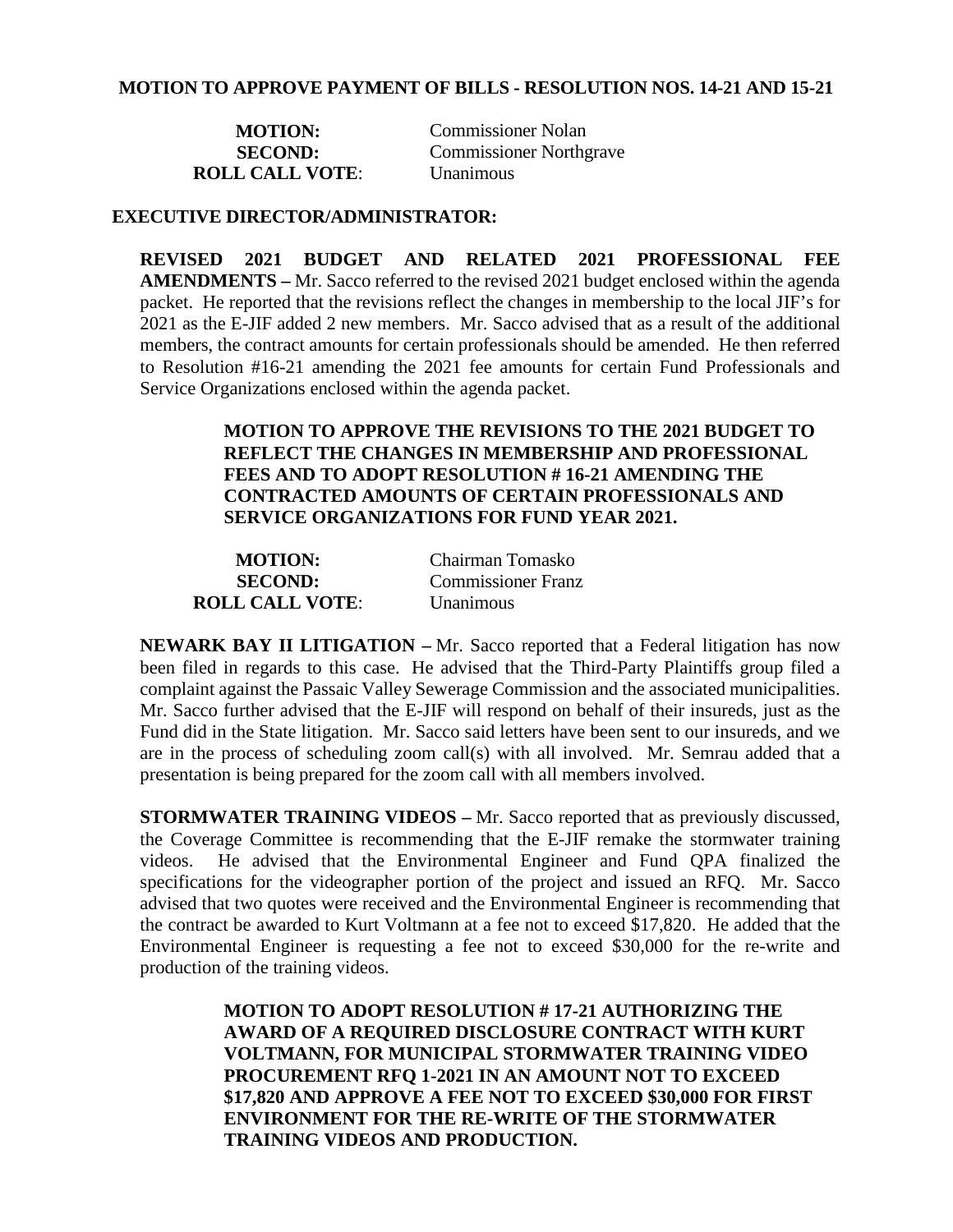| <b>MOTION:</b>         | <b>Commissioner Laureigh</b> |
|------------------------|------------------------------|
| <b>SECOND:</b>         | Chairman Tomasko             |
| <b>ROLL CALL VOTE:</b> | <b>Unanimous</b>             |

**ACTUARIAL IBNR REPORT-** Enclosed in Appendix II (Page 23) for your review, you will find the Actuarial IBNR estimates valued as of December 31, 2020. A verbal report will be provided by the Fund's actuary.

## **ATTORNEY:**

Mr. Semrau reported that the most significant item for the Fund is to adequately address the Newark Bay II Federal Litigation.

## **UNDERWRITING MANAGERS:**

Mr. Casagrande advised that if members have brownfields and contaminated properties, there are coverage options outside of the Fund. He noted that the Underwriting Managers will assist any local units for such projects that need to be placed outside the E- JIF Coverage parameters.

## **ENVIRONMENTAL ENGINEER:**

Mr. Erickson reported that he will be meeting with NJ DEP in the upcoming week to discuss the stormwater training video production and DEP seems to be enthusiastic about being involved in the project.

### **ACTUARY**

Mr. Kullman referred to his report within the agenda. He reported that there was improvement year over year. He noted that for fund year 2019 and prior there was approximately a \$2 million reduction in ultimate loss and an increase in recoverable of approximately \$1 million.

### **OLD BUSINESS:**

None.

### **NEW BUSINESS:**

None.

## **MEETING OPENED TO PUBLIC FOR COMMENT:**

No public comments were made.

## **PUBLIC COMMENT PORTION OF THE MEETING CLOSED**

### **CLAIMS COMMITTEE**

Mr. King advised that there were no claims for the month.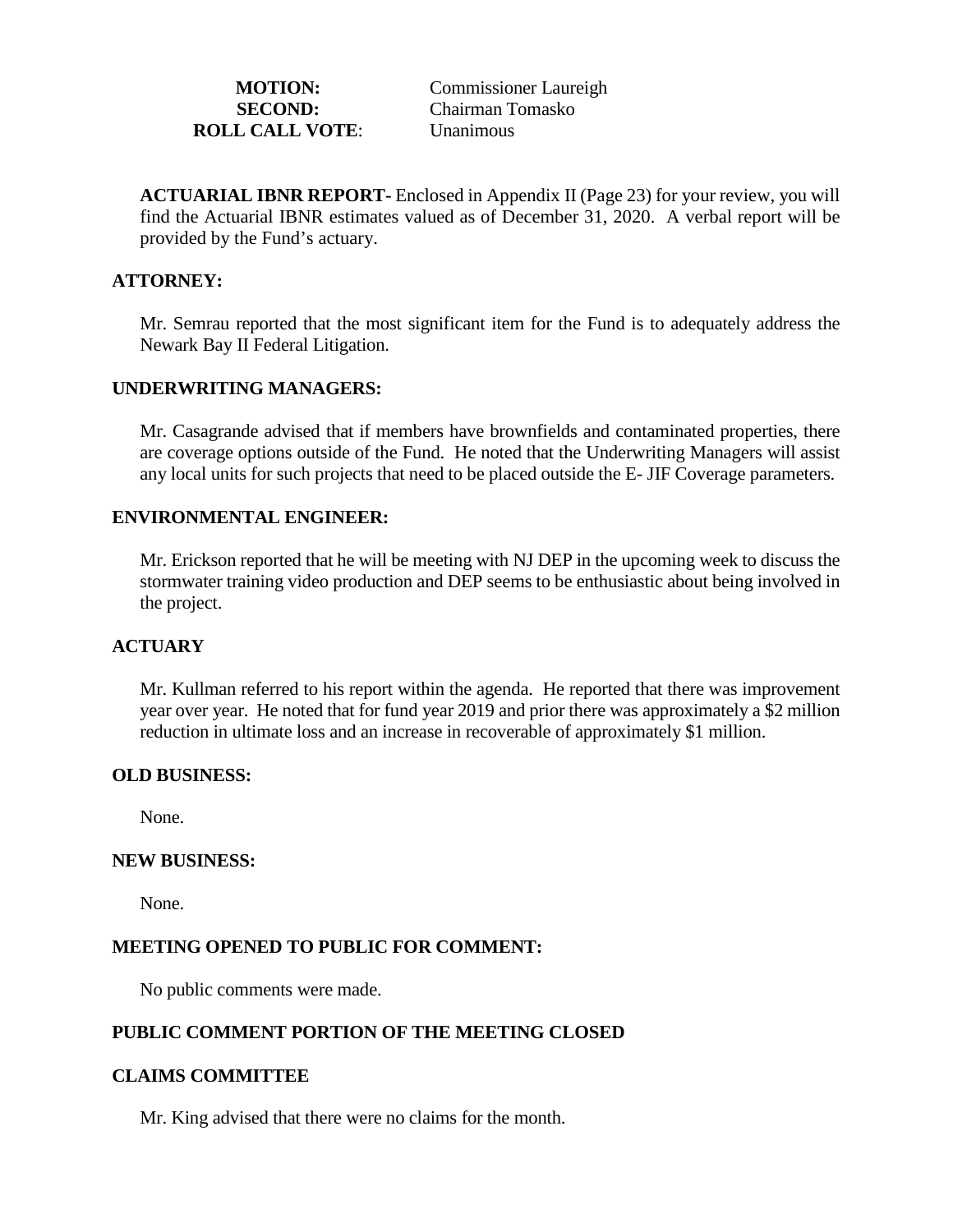# **MOTION TO ADJOURN MEETING**

**MOTION:** Commissioner Northgrave<br> **SECOND:** Commissioner Wolk **SECOND:** Commissioner Wolk **VOTE**: **Unanimous** 

Meeting Adjourned: 9:35 AM

*Next Meeting*: **June 2021**

**Zoom Virtual Meeting**

*Respectfully submitted,*

Prepared by Jason D. Thorpe, Assistant Secretary

\_\_\_\_\_\_\_\_\_\_\_\_\_\_\_\_\_\_\_\_\_\_\_\_\_\_\_\_\_\_\_\_\_\_\_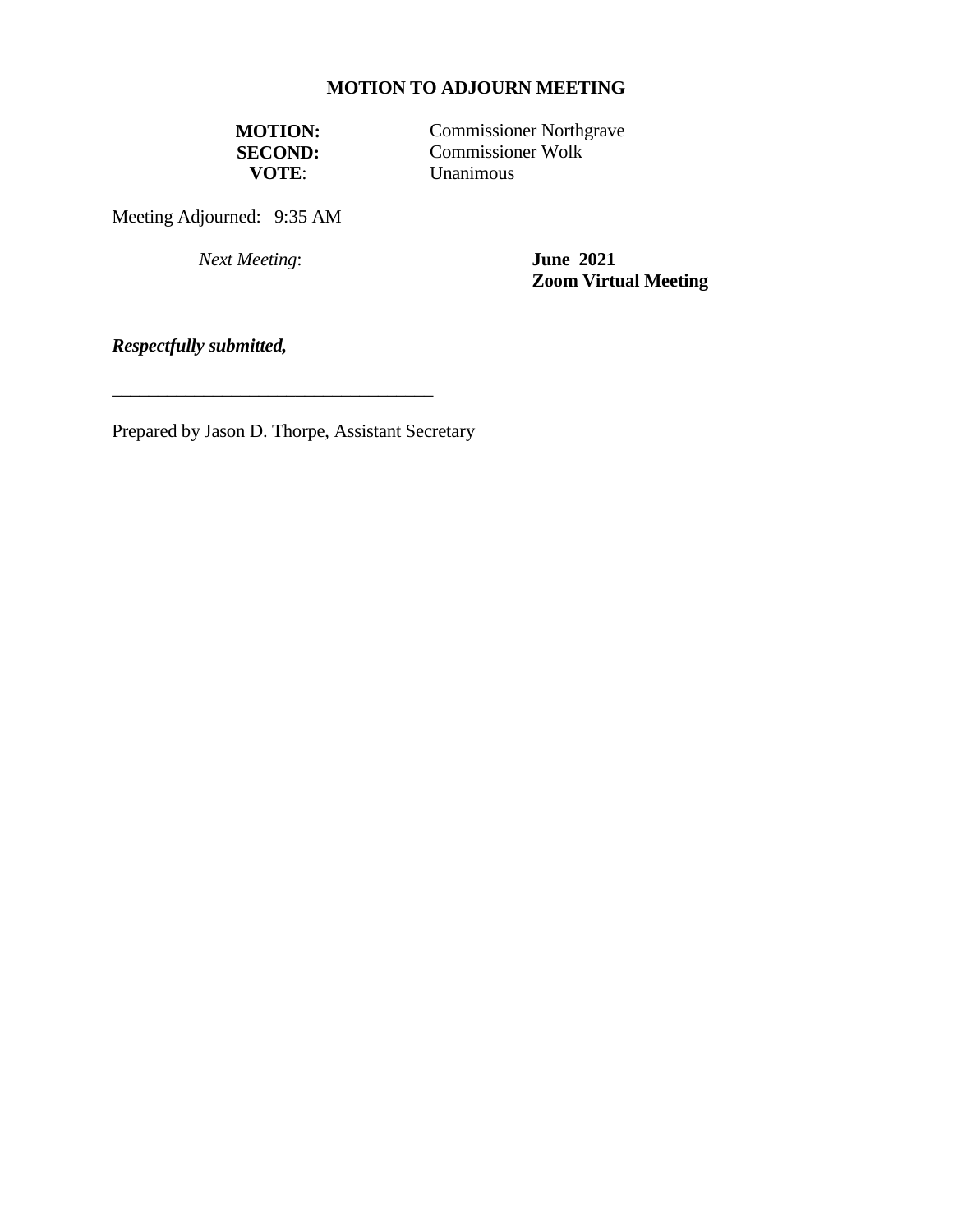# NEW JERSEY MUNICIPAL ENVIRONMENTAL RISK MANAGEMENT FUND **BILLS LIST**

#### Resolution No. 14-21

EUND VEAD 2020

#### **FEBRUARY 2021**

WHEREAS, the Treasurer has certified that funding is available to pay the following bills:

BE IT RESOLVED that the New Jersey Municipal Environmental Risk Management Fund's Executive Board, hereby authorizes the Fund treasurer to issue warrants in payment of the following claims; and

FURTHER, that this authorization shall be made a permanent part of the records of the Fund.

|                                              |                                                                  | <b>TOTAL PAYMENTS ALL FUND YEARS</b>  | 134,232.28                       |
|----------------------------------------------|------------------------------------------------------------------|---------------------------------------|----------------------------------|
|                                              |                                                                  | <b>Total Payments FY 2021</b>         | 62,483.95                        |
| 001615<br>001615                             | DANSKIN INSURANCE AGENCY INC                                     | UNDWRTNG FEE 2/21 & UNDPMNT 1/21      | 21,681.08<br>21,681.08           |
| 001614<br>001614                             | PRINCETON PUBLIC AFFAIRS GROUP                                   | PROFESSIONAL SERVICES 1/21            | 3,750.00<br>3,750.00             |
| 001613<br>001613                             | <b>CHARLES CUCCIA</b>                                            | <b>TREASURER FEE 2/21</b>             | 7,414.08<br>1,740.58<br>1,740.58 |
| 001612<br>001612                             | <b>DORSEY &amp; SEMRAU</b>                                       | ATTORNEY FEE 2/21 & UNDPMT 1/21       | 27,898.21<br>7,414.08            |
| 001611<br>001611                             | PERMA RISK MANAGEMENT SERVICES                                   | EXEC. DIR. FEE 2/21 & UNDPMT 1/21     | 27,898.21                        |
| <b>FUND YEAR 2021</b><br><b>Check Number</b> | Vendor Name                                                      | Comment                               | <b>Invoice Amount</b>            |
|                                              |                                                                  | <b>Total Payments FY 2020</b>         | 71,748.33                        |
| 001616<br>001616                             | PETER J. KING, ESQ                                               | RETAINER FOR 2020 PER 1.6.20 ADDENDUM | 29,477.00<br>29,477.00           |
| 001610<br>001610                             | THE CANNING GROUP LLC                                            | QPA SERVICES 12/20                    | 41,790.58<br>416.67<br>416.67    |
| 001609<br>001609                             | FIRST ENVIRONMENT, INC.                                          | PROF. SERVICES FOR PD END 12.31.20    | 32.48<br>41,790.58               |
| 001608<br>001608                             | ALLSTATE INFORMATION MANAGEMNT                                   | ACCT#736 - ARC & STOR - 12.31.20      | 31.60<br>32.48                   |
| 001607<br>001607<br>001607                   | PERMA RISK MANAGEMENT SERVICES<br>PERMA RISK MANAGEMENT SERVICES | POSTAGE 12/20<br>POSTAGE 11/20        | 20.10<br>11.50                   |
| LOTIN TELEVISION<br><b>Check Number</b>      | Vendor Name                                                      | Comment                               | <b>Invoice Amount</b>            |

Chairperson

Attest:

Dated:

I hereby certify the availability of sufficient unencumbered funds in the proper accounts to fully pay the above claims.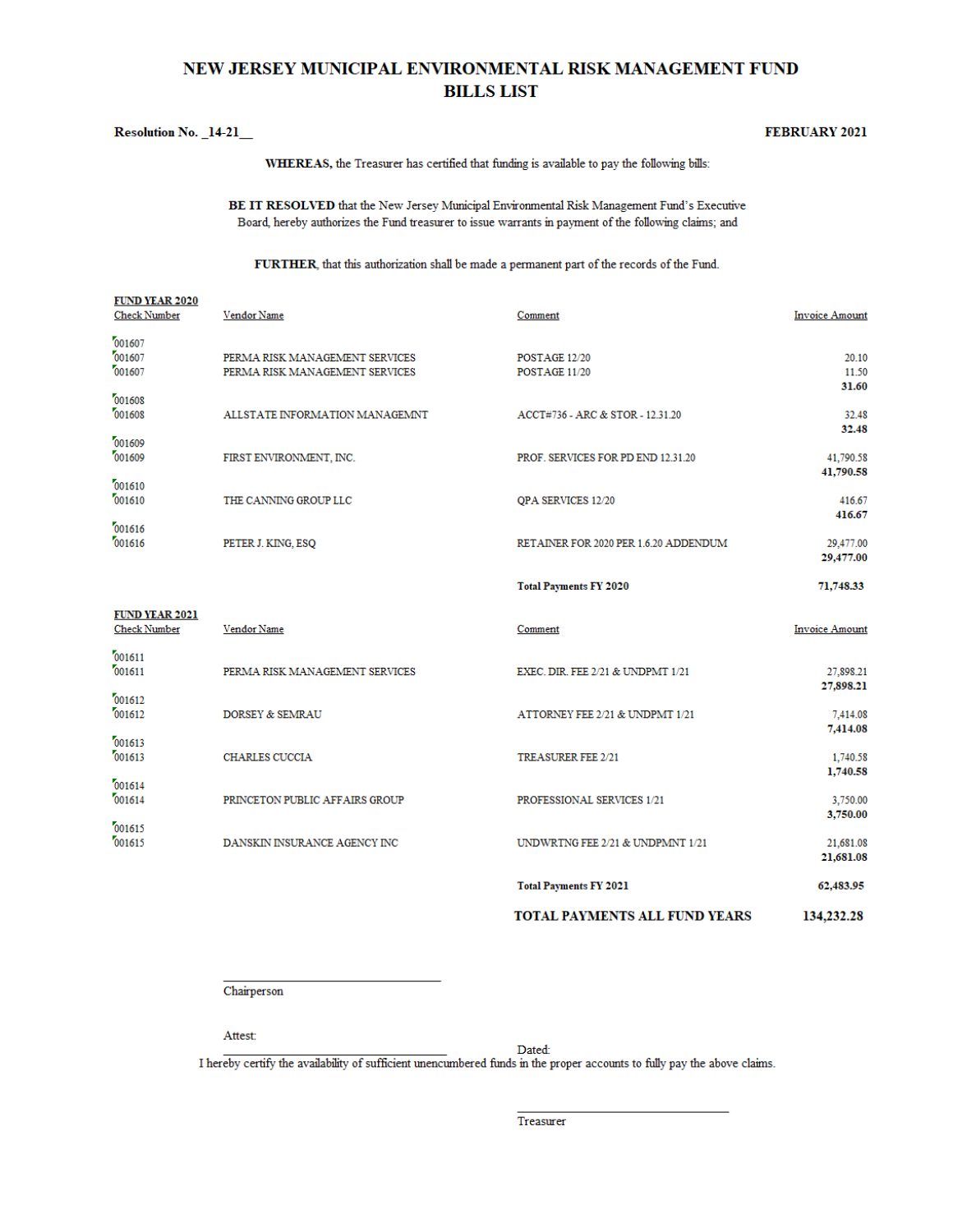# NEW JERSEY MUNICIPAL ENVIRONMENTAL RISK MANAGEMENT FUND **BILLS LIST**

|                                              |                                                                  | WHEREAS, the Treasurer has certified that funding is available to pay the following bills:                                                                                                           |                                   |
|----------------------------------------------|------------------------------------------------------------------|------------------------------------------------------------------------------------------------------------------------------------------------------------------------------------------------------|-----------------------------------|
|                                              |                                                                  | BE IT RESOLVED that the New Jersey Municipal Environmental Risk Management Fund's Executive<br>Board, hereby authorizes the Fund treasurer to issue warrants in payment of the following claims; and |                                   |
|                                              |                                                                  | FURTHER, that this authorization shall be made a permanent part of the records of the Fund.                                                                                                          |                                   |
| <b>FUND YEAR 2020</b><br><b>Check Number</b> | Vendor Name                                                      | Comment                                                                                                                                                                                              | <b>Invoice Amount</b>             |
| 001617<br>001617                             | PERMA RISK MANAGEMENT SERVICES                                   | 2020 AATRIX 1099 FILING                                                                                                                                                                              | 40.63<br>40.63                    |
|                                              |                                                                  | <b>Total Payments FY 2020</b>                                                                                                                                                                        | 40.63                             |
| FUND YEAR 2021<br><b>Check Number</b>        | Vendor Name                                                      | Comment                                                                                                                                                                                              | <b>Invoice Amount</b>             |
| 001618<br>001618<br>001618                   | PERMA RISK MANAGEMENT SERVICES<br>PERMA RISK MANAGEMENT SERVICES | POSTAGE 2/21<br><b>EXECUTIVE DIRECTOR FEE 3/21</b>                                                                                                                                                   | 5.00<br>27,067.67                 |
| 001619<br>001619                             | DORSEY & SEMRAU                                                  | <b>ATTORNEY FEE 3/21</b>                                                                                                                                                                             | 27,072.67<br>7,331.17             |
| 001620<br>001620                             | <b>CHARLES CUCCIA</b>                                            | <b>TREASURER FEE 3/21</b>                                                                                                                                                                            | 7,331.17<br>1,740.58              |
| 001621<br>001621<br>001621                   | PRINCETON PUBLIC AFFAIRS GROUP<br>PRINCETON PUBLIC AFFAIRS GROUP | PROFESSIONAL SERVICES 3/21<br>PROFESSIONAL SERVICES 2/21                                                                                                                                             | 1,740.58<br>3,750.00<br>3,750.00  |
| 001622<br>001622                             | DANSKIN INSURANCE AGENCY INC                                     | UNDERWRITING MANAGER FEE 3/21                                                                                                                                                                        | 7,500.00<br>21,438.75             |
| 001623<br>001623<br>001623                   | NJ ADVANCE MEDIA<br>NJ ADVANCE MEDIA                             | ACCT# XNJEN0555599 - AWARD - 01.18.21<br>ACCT# XNJEN0555599 - NOTICE - 01.06.21                                                                                                                      | 21,438.75<br>162.75<br>52.70      |
| 001624<br>001624<br>001624                   | ALLSTATE INFORMATION MANAGEMNT<br>ALLSTATE INFORMATION MANAGEMNT | ACCT# 736 - ARC. AND STOR. - 2.28.21<br>ACCT# 736 - ARC. AND STOR. - 1.31.21                                                                                                                         | 215.45<br>32.48<br>32.48<br>64.96 |
|                                              |                                                                  | <b>Total Payments FY 2021</b>                                                                                                                                                                        | 65,363.58                         |

TOTAL PAYMENTS ALL FUND YEARS 65,404.21

**MARCH 2021** 

Chairperson

Attest:

**Resolution No. 15-21** 

Dated:

I hereby certify the availability of sufficient unencumbered funds in the proper accounts to fully pay the above claims.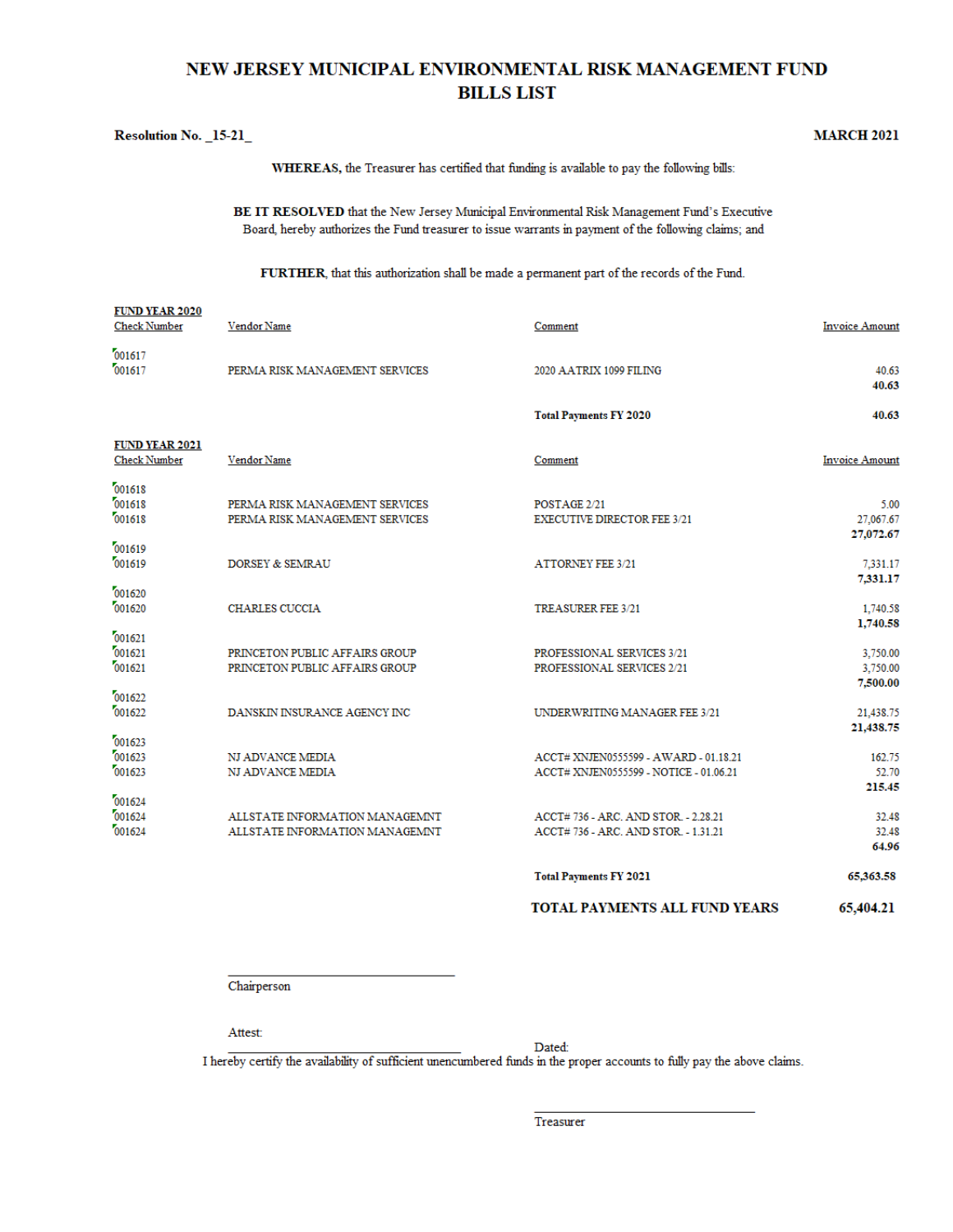#### **RESOLUTION NO**. **16-21**

### **NEW JERSEY MUNICIPAL ENVIRONMENTAL RISK MANAGEMENT FUND** (Hereinafter referred to as the "FUND") **AMENDING THE APPOINTMENT OF CERTAIN PROFESSIONALS AND SERVICE ORGANIZATIONS FOR FUND YEAR 2021**

**WHEREAS**, the FUND is duly constituted as a Municipal Joint Insurance Fund, as permitted under the laws promulgated by the State of New Jersey, (N.J.S.A. 40A-36, et. seq.); and

**WHEREAS,** the New Jersey Municipal Environmental Risk Management Fund (hereinafter the Fund) appointed by way of Resolutions 2-21 and 3-21, certain professionals for the 2021 fund year; and

**WHEREAS,** as a result of additional members, the contract amounts for certain professionals should be amended.

**NOW, THEREFORE, BE IT RESOLVED**, by the Fund's Executive Committee that Resolutions 2-21 and 3-21 contract limitations as it pertains to 2021 should be amended as follows:

- I. **PERMA Risk Management Services** as **Administrator, Stephen Sacco** is appointed as **Executive Director, Joseph P. Hrubash** as **Deputy Executive Director** & **Bradford Stokes** as **Assistant Executive Director** and as **agents for process of service,** is amended to reflect the annual amount of \$324,812.
- II. **Fred Semrau, Esq. of Dorsey & Semrau** as **Fund Attorney providing General Counsel**, is amended to reflect the annual amount of \$87,974. – **(***Professional Service Agreements in accordance with a non-fair and open process pursuant to NJSA 19:44A-20.4 et. seq.)*
- III. **Peter King, Esquire** is appointed to serve as the FUND's **Claims Supervisor**, is amended to reflect the annual amount of \$30,407.
- IV. **The Danskin Insurance Agency, Inc**. and **Conner Strong & Buckelew** are hereby appointed as co-**Underwriting Managers** for the FUND is amended to reflect the annual amount of \$257,265.
- V. **Richard Erickson of First Environment** is hereby appointed to provide **Environmental Engineering/Services** to the FUND is amended to reflect the annual amount of \$455,169.

**BE IT FURTHER RESOLVED, that contracts were awarded in accordance with the competitive contracting** process under the New Jersey Local Publics Contract Law NJSA 40A:11-4.1 et Seq. (*unless noted otherwise)*

**ADOPTED:** *this day by the Governing Body,*